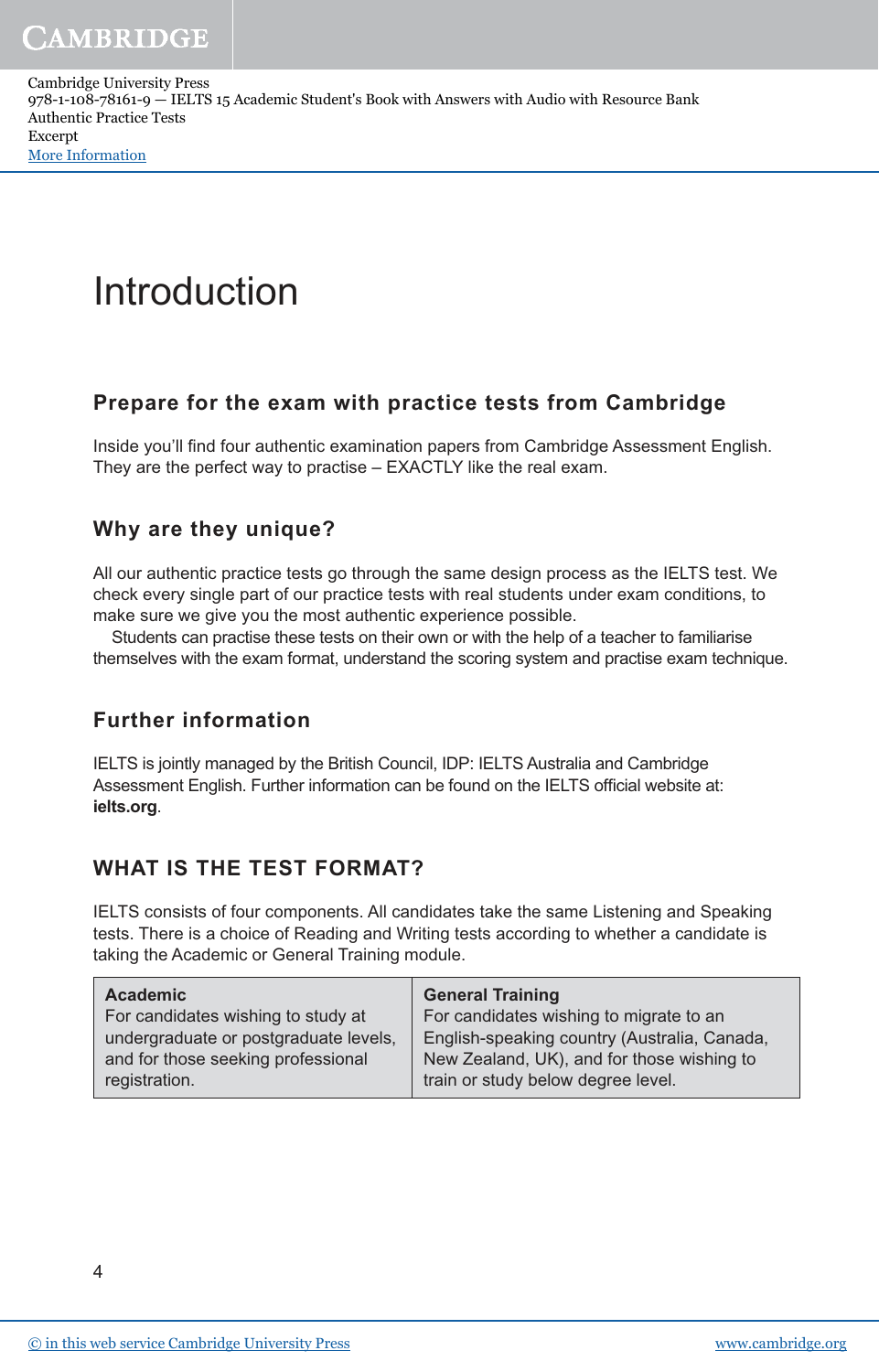**CAMBRIDGE** 

*Introduction*

The test components are taken in the following order:

| Listening<br>4 parts, 40 items, approximately 30 minutes      |           |                                                                       |
|---------------------------------------------------------------|-----------|-----------------------------------------------------------------------|
| <b>Academic Reading</b><br>3 sections, 40 items<br>60 minutes | <b>or</b> | <b>General Training Reading</b><br>3 sections, 40 items<br>60 minutes |
| <b>Academic Writing</b><br>2 tasks<br>60 minutes              | or        | <b>General Training Writing</b><br>2 tasks<br>60 minutes              |
| <b>Speaking</b><br>11 to 14 minutes                           |           |                                                                       |
| <b>Total Test Time</b><br>2 hours 44 minutes                  |           |                                                                       |

# **ACADEMIC TEST FORMAT**

## **Listening**

This test consists of four parts, each with ten questions. The first two parts are concerned with social needs. The first part is a conversation between two speakers and the second part is a monologue. The final two parts are concerned with situations related to educational or training contexts. The third part is a conversation between up to four people and the fourth part is a monologue.

A variety of question types is used, including: multiple choice, matching, plan/map/ diagram labelling, form completion, note completion, table completion, flow-chart completion, summary completion, sentence completion and short-answer questions.

Candidates hear the recording once only and answer the questions as they listen. Ten minutes are allowed at the end for candidates to transfer their answers to the answer sheet.

## **Reading**

This test consists of three sections with 40 questions. There are three texts, which are taken from journals, books, magazines and newspapers. The texts are on topics of general interest. At least one text contains detailed logical argument.

A variety of question types is used, including: multiple choice, identifying information (True/False/Not Given), identifying the writer's views/claims (Yes/No/Not Given), matching information, matching headings, matching features, matching sentence endings, sentence completion, summary completion, note completion, table completion, flow-chart completion, diagram-label completion and short-answer questions.